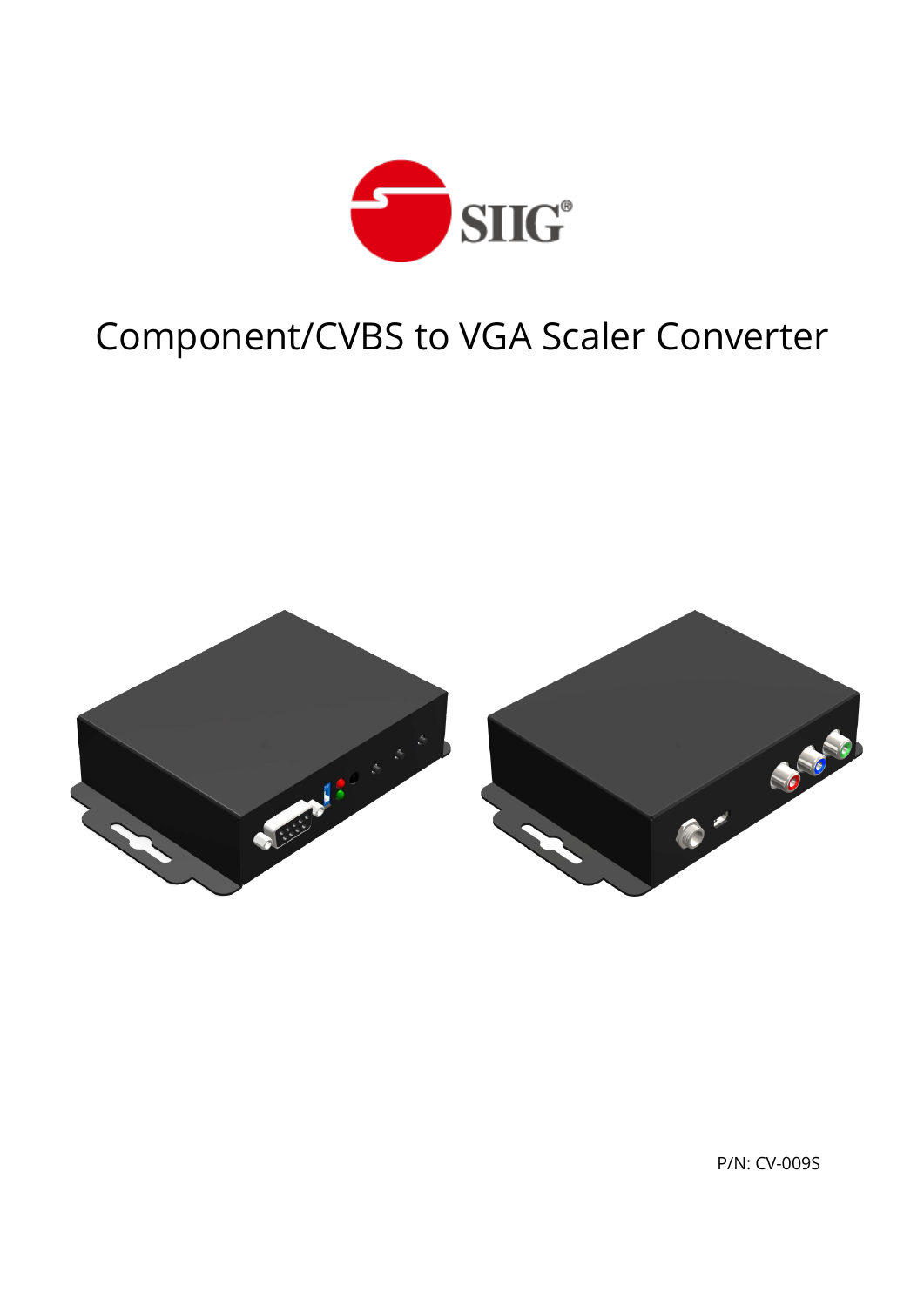

The CV-009S Component/CVBS to VGA Scaler Converter has been tested for conformance to safety regulations and requirements, and has been certified for international use. However, like all electronic equipments, the CV-009S should be used with care. Please read and follow the safety instructions to protect yourself from possible injury and to minimize the risk of damage to the unit.

- Follow all instructions and warnings marked on this unit.
- Do not attempt to service this unit yourself, except where explained in this manual.
- Provide proper ventilation and air circulation and do not use near water.
- Keep objects that might damage the device and assure that the placement of this unit is on a stable surface.
- Use only the power adapter and power cords and connection cables designed for this unit.
- Do not use liquid or aerosol cleaners to clean this unit. Always unplug the power to the device before cleaning.



## TABLE OF CONTENTS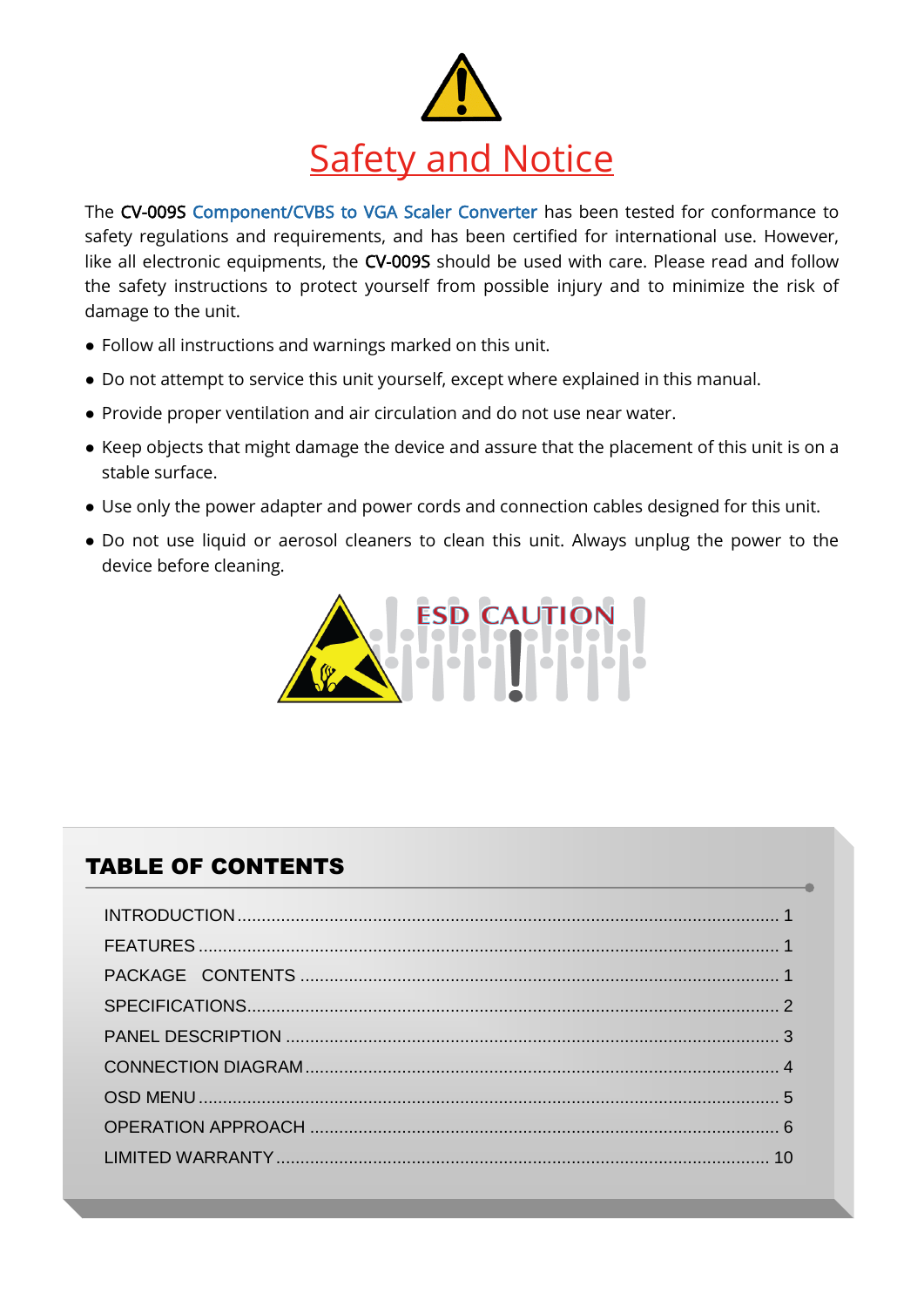# INTRODUCTION

<span id="page-2-0"></span>The CV-009S Component/CVBS to VGA Scaler Converter provides a cost effective way to convert Component or CVBS signal to analog PC video (VGA). With this module, VGA based receivers such as LCD monitors or plasma TV can be readily connected to Component/CVBS sources.

# FEATURES

- <span id="page-2-1"></span>● IR remote control
- Remote control via Mini-USB
- OSD control interface
- Maximum pixel rate : 165MHz
- 525i, 625i, 525P, 625P, 720P, 1080i and many other HDTV formats are supported
- **•** Deinterlacer supported
- Supports nosie reduction and video enhancement features
- Over / Under scanning adjustable
- $\bullet$  Video H/V mirror supported
- Active video area adjustment supported
- USB firmware upgradable for expanding compatibility
- Wall-mount housing design for easy installation

# PACKAGE CONTENTS

- <span id="page-2-2"></span>• 1x CV-009S
- 1x IR Remote control
- 1x 5V/2A power supply unit
- 1x User Manual
- 1x Installation software CD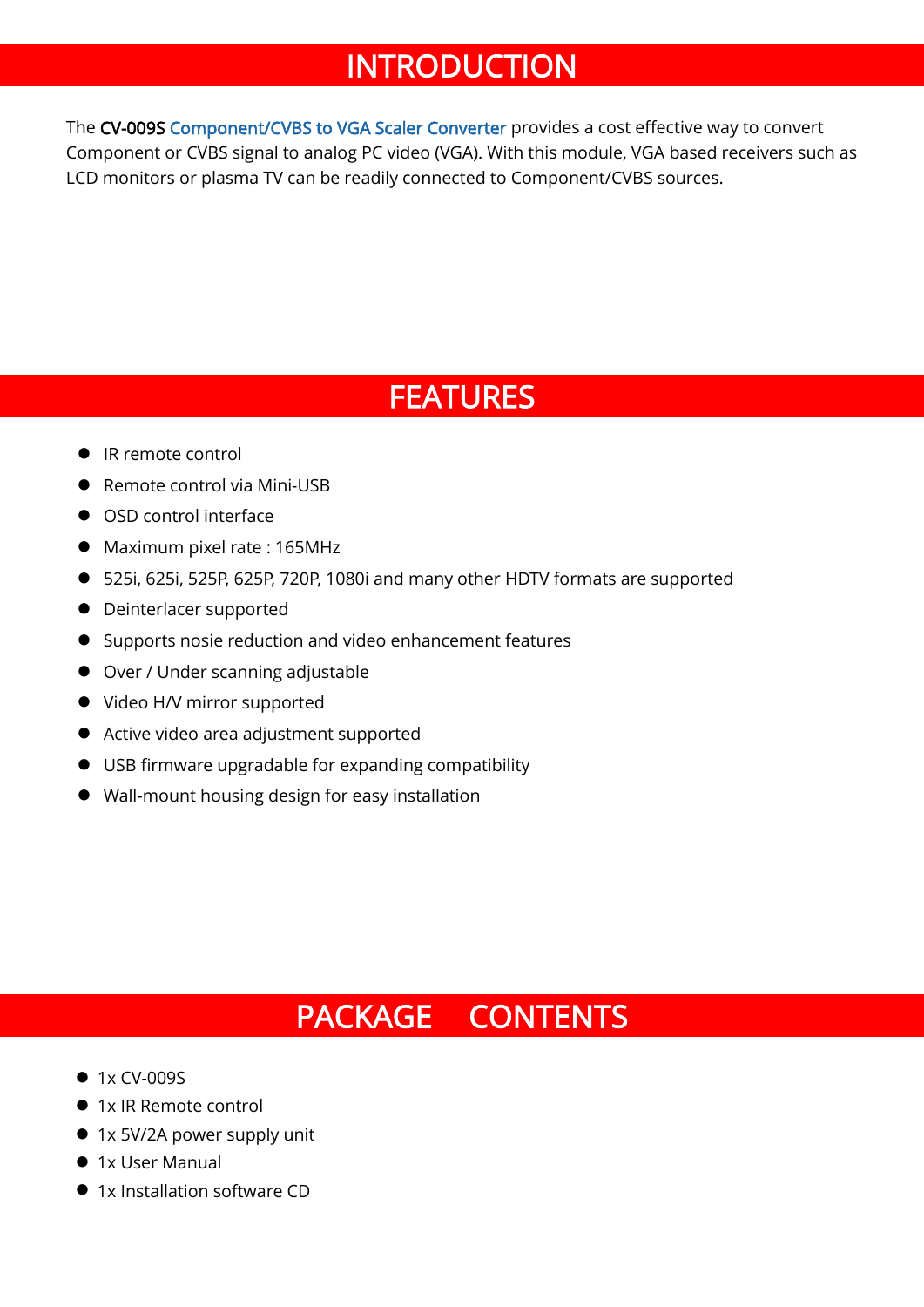# **SPECIFICATIONS**

<span id="page-3-0"></span>

| <b>Model Name</b>                     |         | <b>CV-009S</b>                                                                                            |  |  |
|---------------------------------------|---------|-----------------------------------------------------------------------------------------------------------|--|--|
| <b>Technical</b>                      |         |                                                                                                           |  |  |
| Role of usage                         |         | Component to VGA Converter                                                                                |  |  |
| Input Frequency<br>bandwidth          |         | 74.25MHz                                                                                                  |  |  |
| <b>Output Frequency</b><br>bandwidth  |         | 165MHz                                                                                                    |  |  |
| Audio support                         |         | N/A                                                                                                       |  |  |
| <b>ESD</b> protection                 |         | [1] Human body model - ±19kV [air-gap discharge] & ±12kV[contact<br>discharge]<br>[2] Core chipset - ±2kV |  |  |
| PCB stack-up                          |         | 4-layer board [impedance control - differential 100 $\Omega$ ; single 50 $\Omega$ ]                       |  |  |
| Firmware update                       |         | Feasible via USB Port                                                                                     |  |  |
| <b>CEC Channel</b>                    |         | N/A                                                                                                       |  |  |
| Input                                 |         | 1x 3RCA(YPbPr)                                                                                            |  |  |
| Output                                |         | 1x VGA                                                                                                    |  |  |
| Component connector                   |         | RCA x 3[75 $\Omega$ female]                                                                               |  |  |
| VGA connector                         |         | HD-15 [15-pin D-sub female]                                                                               |  |  |
| USB connector                         |         | Mini B                                                                                                    |  |  |
| Mechanical                            |         | <b>CV-009S</b>                                                                                            |  |  |
| Housing                               |         | Metal enclosure                                                                                           |  |  |
|                                       | Model   | 92 x 83 x 30mm [3.6" x 3.3" x 1.2"]                                                                       |  |  |
| Dimensions<br>$[L \times D \times H]$ | Package | 175 x 128 x 134mm [6.9" x 5" x 5.3"]                                                                      |  |  |
|                                       | Carton  | 662 x 366 x 290mm [2'2" x 1'2" x 1']                                                                      |  |  |
|                                       | Model   | 270g [9.5oz]                                                                                              |  |  |
| Weight                                | Package | 520g [18.3oz]                                                                                             |  |  |
| Fixedness                             |         | Wall-mounting case with screws                                                                            |  |  |
| Power supply                          |         | <b>5V 2A DC</b>                                                                                           |  |  |
| Power consumption                     |         | 5 Watts [max]                                                                                             |  |  |
| Operation<br>temperature              |         | 0~40°C [32~104°F]                                                                                         |  |  |
| Storage temperature                   |         | $-20 - 60$ °C [ $-4 - 140$ °F]                                                                            |  |  |
| Relative humidity                     |         | 20~90% RH [no condensation]                                                                               |  |  |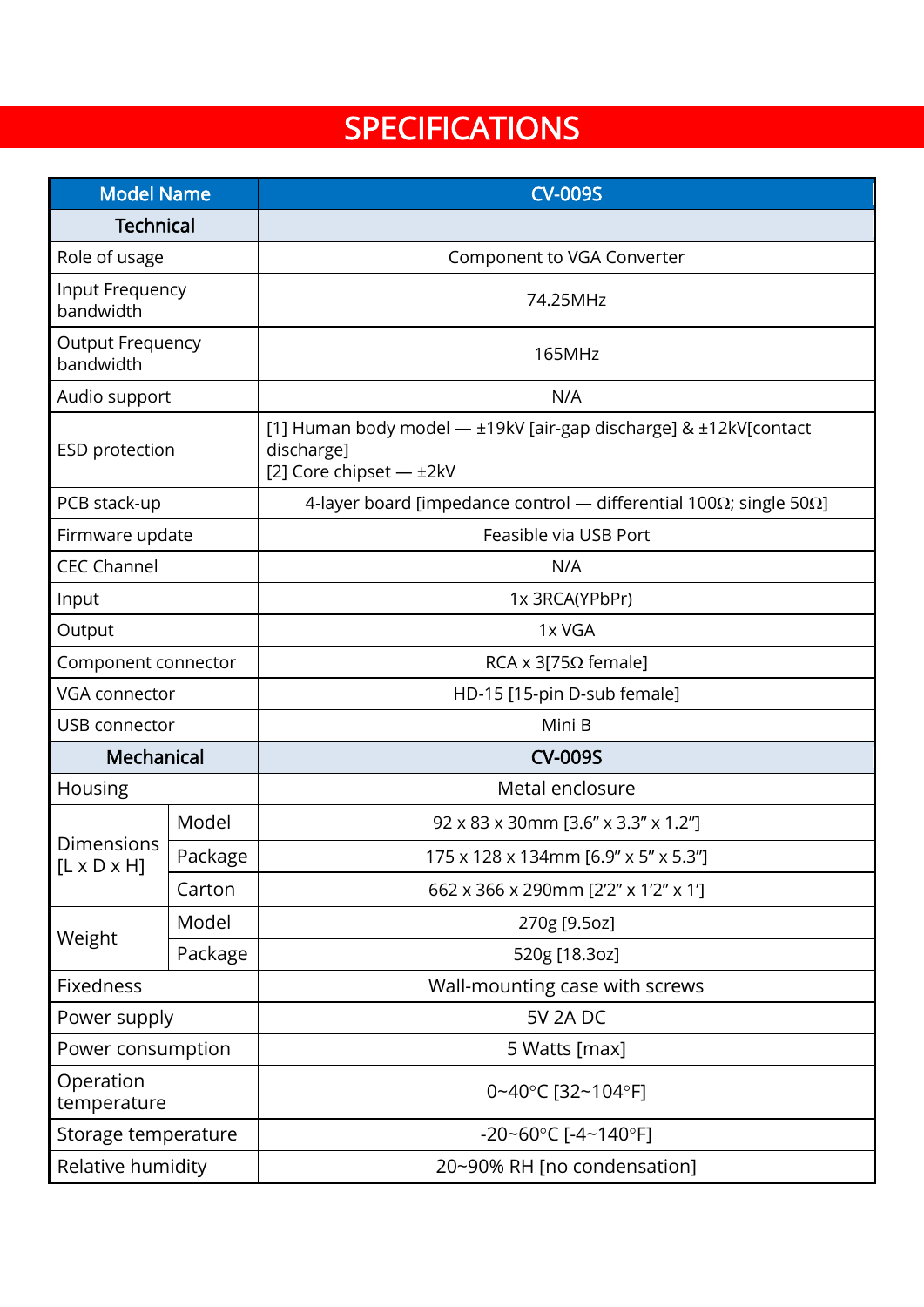# PANEL DESCRIPTION

### <span id="page-4-0"></span>Front Panel



- **1.** VGA OUT: Connect to a VGA display with a VGA male-male cable here.
- **2.** DIP SWITCH: For firmware update

ON [<sup>1</sup>]: firmware update mode

OFF [  $⊌$  ]: normal mode

#### **3.** LED INDICATOR:

[green]: signal indicator LED [red]: power indicator LED.

**4.** IR SENSOR: IR sensor for receiving the IR commands from IR remote

#### **5.** PUSH BUTTON

[LEFT]: Down Button [MID]: Up Botton [RIGHT]: Menu/Enter Button

### Rear Panel



- **6.** +5V DC: Interlocking power jack for 5V DC power supply unit
- **7.** Mini USB: F/W update & control port
- **8.** COMPONENT Y INPUT
- **9.** COMPONENT Pb INPUT / CVBS INPUT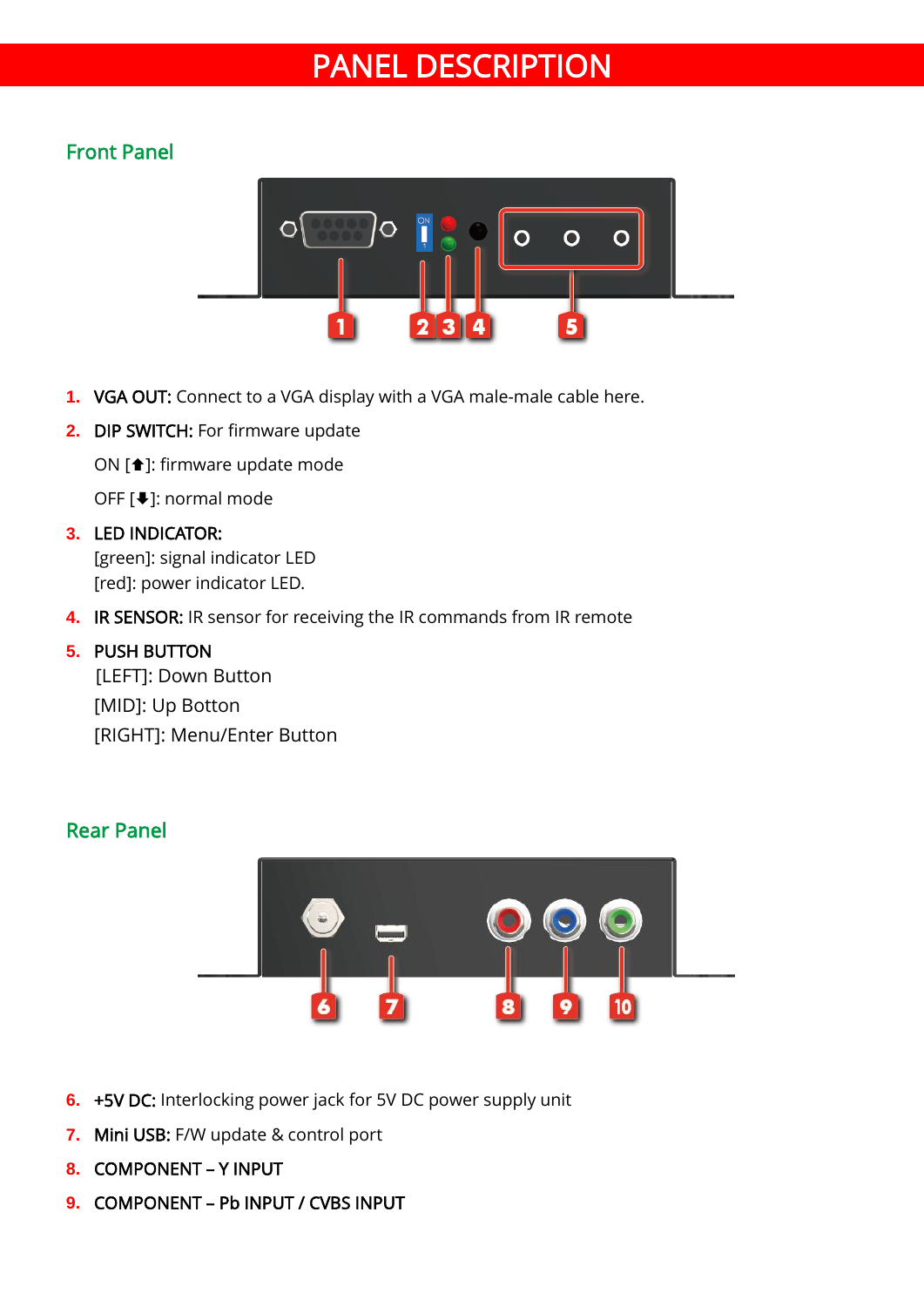# CONNECTION DIAGRAM

<span id="page-5-0"></span>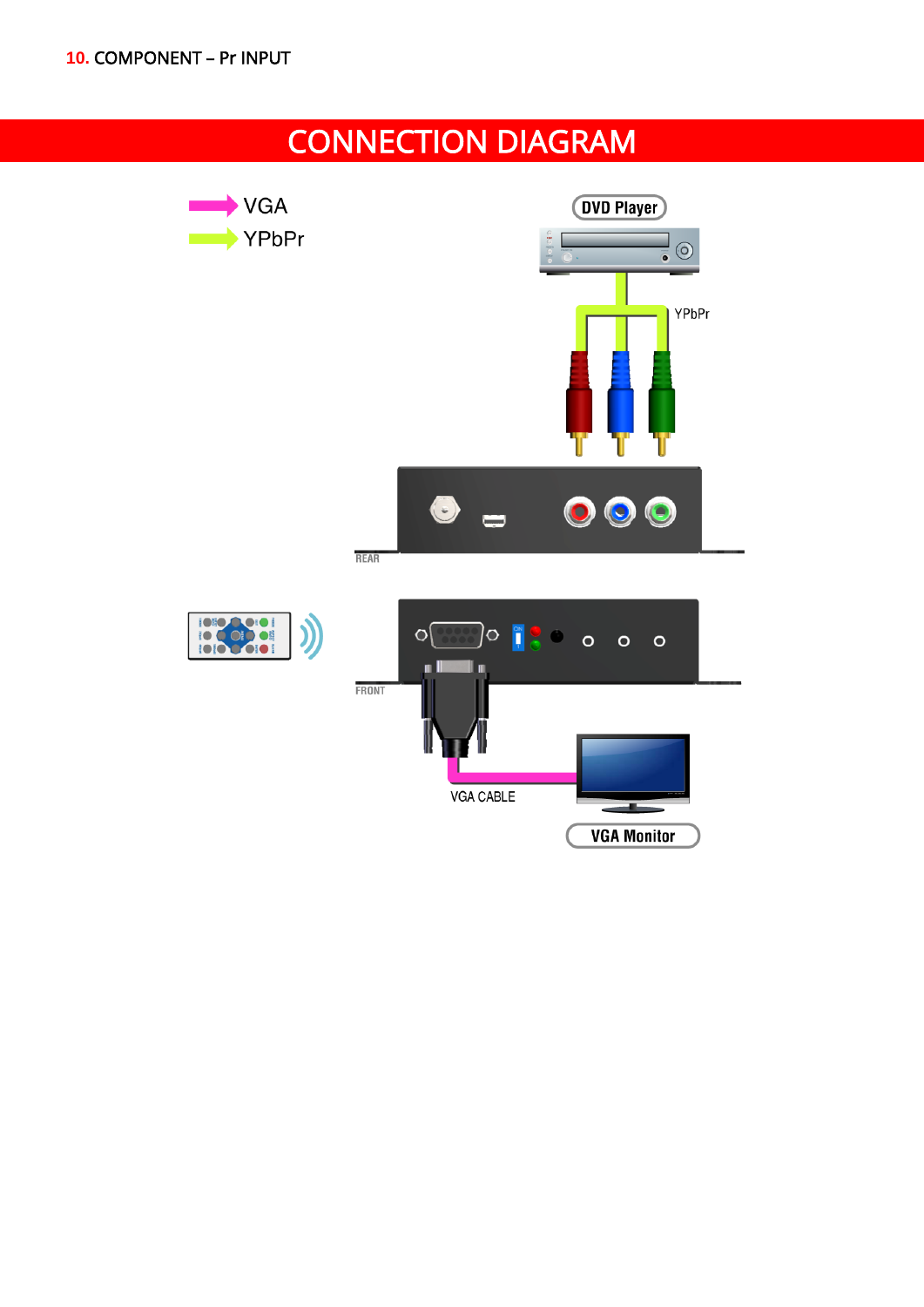# OSD MENU

<span id="page-6-1"></span><span id="page-6-0"></span>

|                | Out Res.                |                                                                                                    |  |
|----------------|-------------------------|----------------------------------------------------------------------------------------------------|--|
|                | <b>Output Mode</b>      | RGB, YCbCr422                                                                                      |  |
| 1.Output Setup | Default Pattern         | Disable, White, Cross,<br>Hatch, Color, Gray,<br>Windows, H-Ramp,<br>W-HRamp, W-VRamp,<br>Diagonal |  |
|                | Contrast                | 0~255 of Contrast Level                                                                            |  |
|                | <b>Brightness</b>       | 0~255 of Brightness Level                                                                          |  |
|                | Saturation              | 0~255 of Saturation Level                                                                          |  |
|                | Hue                     | 0~255 of Hue Level                                                                                 |  |
| 2.Image        | <b>B/W Extension</b>    | Off, On                                                                                            |  |
|                | <b>Color Tone</b>       | Off, Skin, Green                                                                                   |  |
|                | Edge Enhance            | Typ, Mid, Max, Off                                                                                 |  |
|                | Sharpness               | 0~127 of Sharpness Level                                                                           |  |
|                | Under/Over Scan         | -50%~50% of Scan Level                                                                             |  |
|                | <b>Aspect Ratio</b>     | 16:9, 4:3                                                                                          |  |
| 3.Adjustment   | H-Mirror                | Off, On                                                                                            |  |
|                | V-Mirror                | Off, On                                                                                            |  |
|                | H-Shift                 | -100~100 of H-Shift Level                                                                          |  |
|                | V-Shift                 | -50~50 of V-Shift Level                                                                            |  |
|                | Input Res. Info         |                                                                                                    |  |
| 4. System      | <b>Firmware Version</b> |                                                                                                    |  |
|                | <b>Factory Reset</b>    |                                                                                                    |  |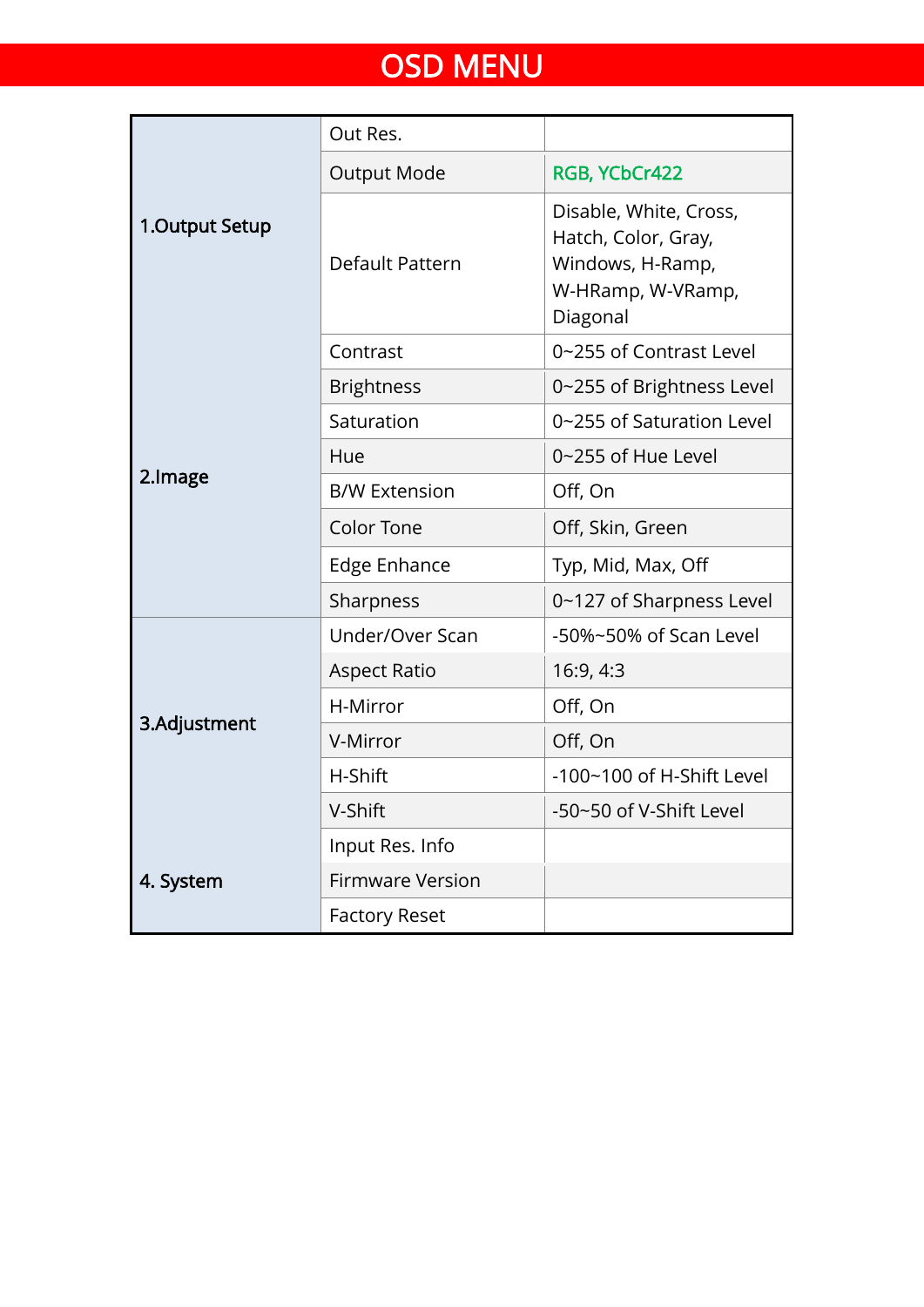# OPERATION APPROACH

## Method A: Push-in Button



### Method B: IR Remote Control

| <b>Button</b>       | <b>Function</b>                  |                |                        |              |
|---------------------|----------------------------------|----------------|------------------------|--------------|
| <b>FREEZE</b>       | Freeze video                     |                |                        |              |
| <b>ASPECT RATIO</b> | Aspect ratio change              | <b>FREEZE</b>  | ASPECT<br><b>RATIO</b> | <b>BLANK</b> |
| <b>BLANK</b>        | Blank video                      |                |                        |              |
| <b>EXIT</b>         | Exit OSD                         | <b>EXIT</b>    |                        | <b>ENTER</b> |
| <b>ENTER</b>        | Enter key                        |                |                        |              |
| <b>UP</b>           | Up key                           |                |                        |              |
| <b>LEFT</b>         | Left key                         |                | <b>MENU</b>            |              |
| <b>RIGHT</b>        | Right key                        |                |                        |              |
| <b>DOWN</b>         | Down key                         |                |                        |              |
| <b>MENU</b>         | Menu on                          |                |                        |              |
| <b>INPUT INFO</b>   | Source resolution information    | <b>INPUT</b>   |                        | 1080p60      |
| 1080p60             | Select 1080p60 output resolution | <b>INFO</b>    |                        |              |
| 1080i60             | Select 1080i60 output resolution |                |                        |              |
| 720p60              | Select 720p60 output resolution  | <b>1080i60</b> | 720p60                 | 480p60       |
| 480p60              | Select 480p60 output resolution  |                |                        |              |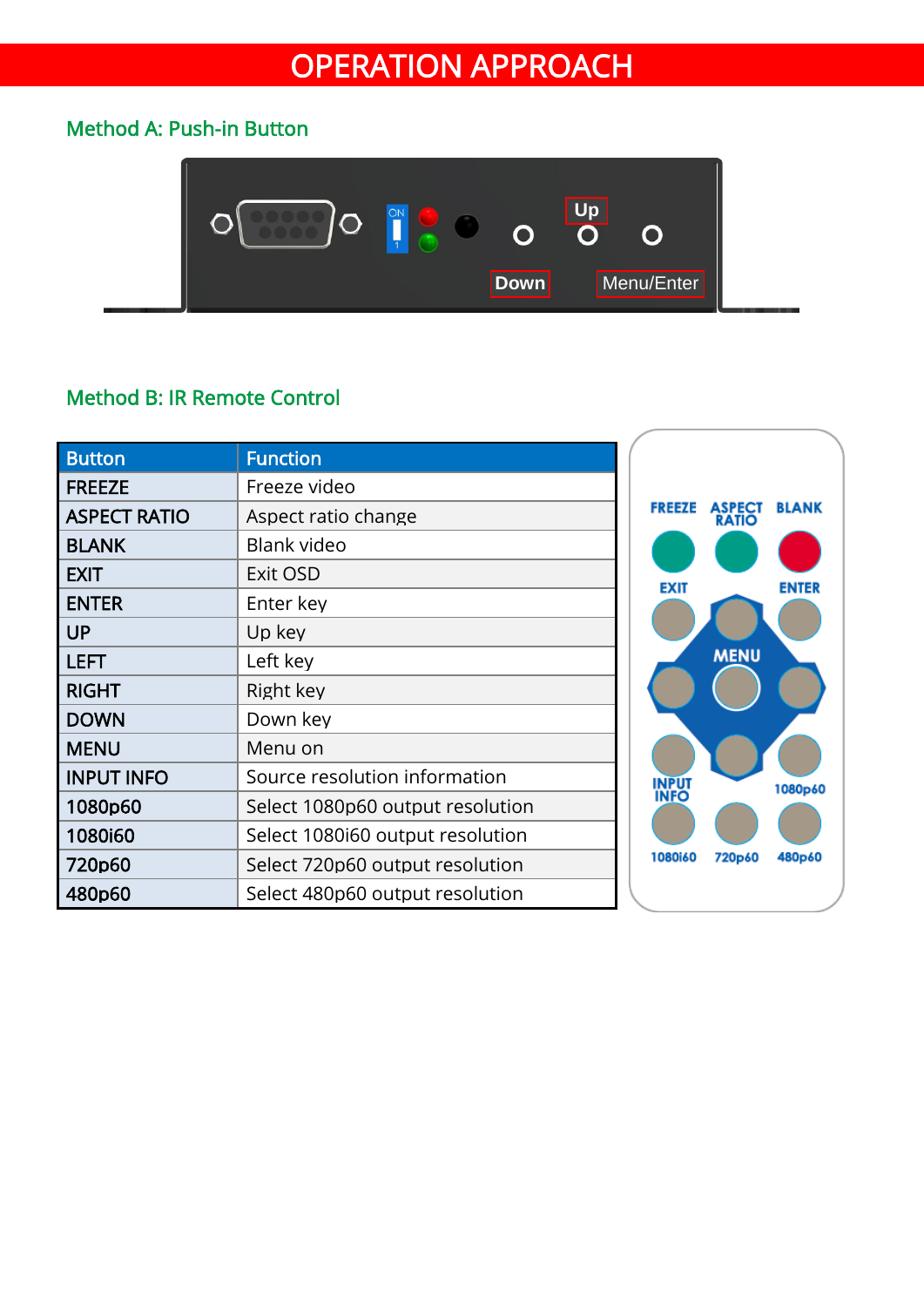## Method C: IR Remote Control through Mini-USB port

| FirmwareWriter                                                                                                                                                                                                                          | ×<br>$\begin{array}{c c c c} \hline \multicolumn{1}{c }{\textbf{m}} & \multicolumn{1}{c }{\textbf{m}} \\ \hline \multicolumn{1}{c }{\textbf{m}} & \multicolumn{1}{c }{\textbf{m}} \\ \hline \multicolumn{1}{c }{\textbf{m}} & \multicolumn{1}{c }{\textbf{m}} \\ \hline \multicolumn{1}{c }{\textbf{m}} & \multicolumn{1}{c }{\textbf{m}} \\ \hline \multicolumn{1}{c }{\textbf{m}} & \multicolumn{1}{c }{\textbf{m}} \\ \hline \multicolumn{1}{c }{\textbf{m}} & \mult$<br>2<br><b>COM PORT</b> |
|-----------------------------------------------------------------------------------------------------------------------------------------------------------------------------------------------------------------------------------------|--------------------------------------------------------------------------------------------------------------------------------------------------------------------------------------------------------------------------------------------------------------------------------------------------------------------------------------------------------------------------------------------------------------------------------------------------------------------------------------------------|
| 3 <sup>1</sup><br>4 <br>Output Setup<br>Image<br>$\overline{7}$<br>Resolution Info<br><b>INPUT PORT</b><br>Resolution<br>Please click refresh button<br><b>OUTPUT PORT</b><br>Resolution<br>Please click refresh button<br>8<br>Refresh | $\overline{5}$<br>6 <br>Adjustment<br>System<br>$\boldsymbol{9}$<br><b>Output Quick Selection</b><br>Aspect Ratio<br>Blank<br>Freeze<br>1080p60<br>1080i60<br>720p60<br>480p60                                                                                                                                                                                                                                                                                                                   |

| 1 | <b>COM Port Selection</b>                     |
|---|-----------------------------------------------|
| 2 | <b>COM Port Detection Button</b>              |
| 3 | <b>Output Setup Button</b>                    |
| 4 | Image Button                                  |
| 5 | <b>Adjustment Button</b>                      |
| 6 | System Button                                 |
| 7 | Input / Output Resolution Info                |
| 8 | Refresh Input / Output Resolution Info Button |
| 9 | <b>Output Quick Selection Button</b>          |

### 1. COM Port Selection

Please select the application COM PORT

| <b>COM PORT</b>  |  |
|------------------|--|
| COM <sub>1</sub> |  |
| COM <sub>1</sub> |  |
| COM <sub>0</sub> |  |



2. COM Port  $\overline{C}$  Detection Button

Click this button to detect the COM PORT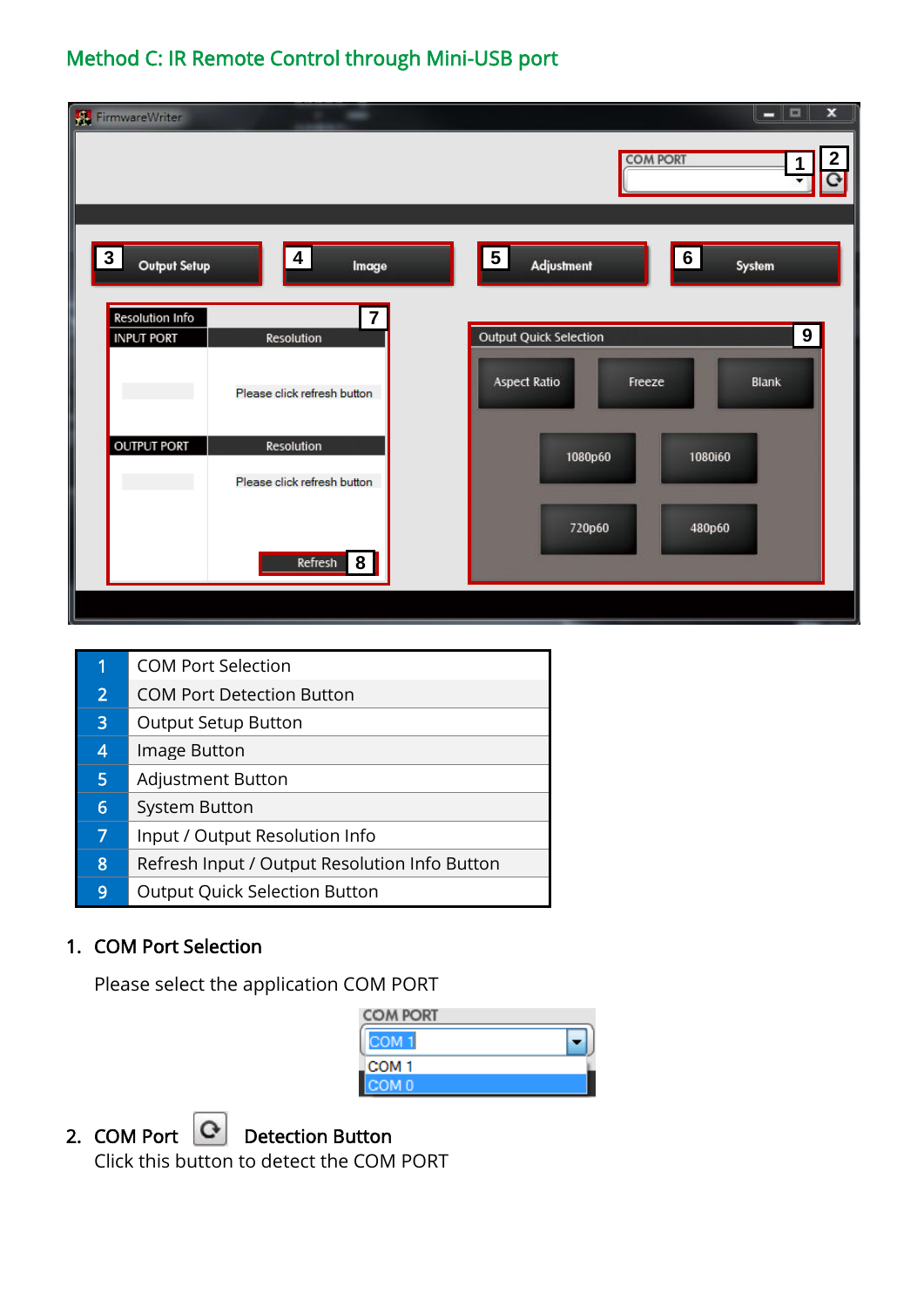### 3. Output Setup Button



## 4. Image Button

| Image                |     |          | x     |
|----------------------|-----|----------|-------|
| Contrast (0~255)     | ≺   | 128<br>> | Apply |
| Brightness (0~255)   | ≺   | 128<br>⋗ | Apply |
| Saturation (0~255)   | ≺   | 128<br>> | Apply |
| Hue (0~255)          | ≺   | 128<br>> | Apply |
| <b>B/W Extension</b> | Off |          | Apply |
| <b>Color Tone</b>    | Off |          | Apply |
| Edge Enhance         | Typ |          | Apply |
| Sharpness (0~127)    |     | 0        | Apply |
|                      |     |          |       |

### 5. Adjustment Button

| Adjustment               |      |    |   |                | x     |
|--------------------------|------|----|---|----------------|-------|
| Under/Over Scan -50%~50% |      | ≺  | > | 0              | Apply |
| <b>Aspect Ratio</b>      | 16:9 |    |   |                | Apply |
| <b>H-Mirror</b>          | Off  |    |   |                | Apply |
| V-Mirror                 | Off  |    |   |                | Apply |
| Input H adj (0~200)      |      | k. | У | $\blacksquare$ | Apply |
| Input V adj (0~100)      |      | ⋖  | 5 | 0              | Apply |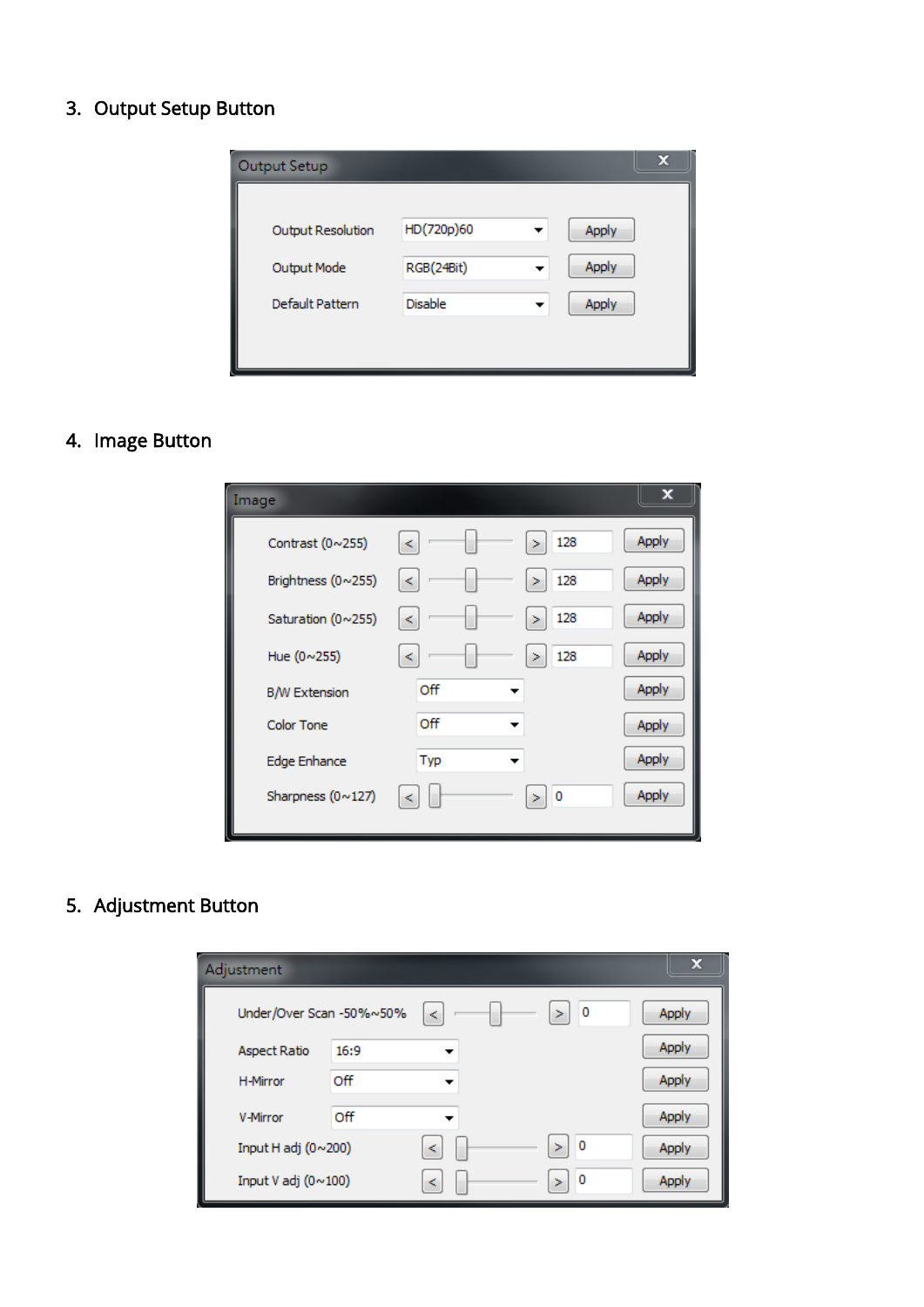### 6. System Button



1) In-Sync Info:

To view the current input resolution

- 2) Factory Reset Button
- 3) Firmware Update Button

| Firmware Update                                                                                                                                                                                                                                                                                                                                                                                          |  |
|----------------------------------------------------------------------------------------------------------------------------------------------------------------------------------------------------------------------------------------------------------------------------------------------------------------------------------------------------------------------------------------------------------|--|
| Load File<br>Cancel<br><b>Burn</b><br>File Size:                                                                                                                                                                                                                                                                                                                                                         |  |
| The steps of firmware update.<br>1. Unplug Mini-USB connector from device<br>2. Set the Dip Switch to ON [up]<br>3. Connect the device to PC via USB to mini-USB cable<br>4. Click "Load File" button to select the FW file<br>5. Click "Burn" button to start the FW update process<br>6. Unplug Mini-USB connector from device<br>7.Set the Dip Switch to OFF [down]<br>8. Completed FW update process |  |
|                                                                                                                                                                                                                                                                                                                                                                                                          |  |

The steps of firmware update:

- a) Unplug Mini-USB connector from device
- b) Set the Dip Switch to  $ON [4]$
- c) Connect the device to PC via USB to mini-USB cable
- d) Click the FW Update button on software
- e) Click "Load File" button to select the FW file
- f) Click "Burn" button to start the FW update process
- g) Unplug Mini-USB connector from device
- h) Set the Dip Switch to OFF  $[\frac{1}{2}]$
- i) Completed FW update process

### 7. I/O Port and Resolution Info

To display the information about the I/O Port and the applied Resolution

### 8. Refresh Button

To refresh the status of the converter

### 9. Output Quick Selection Button

Common functions for quick setting